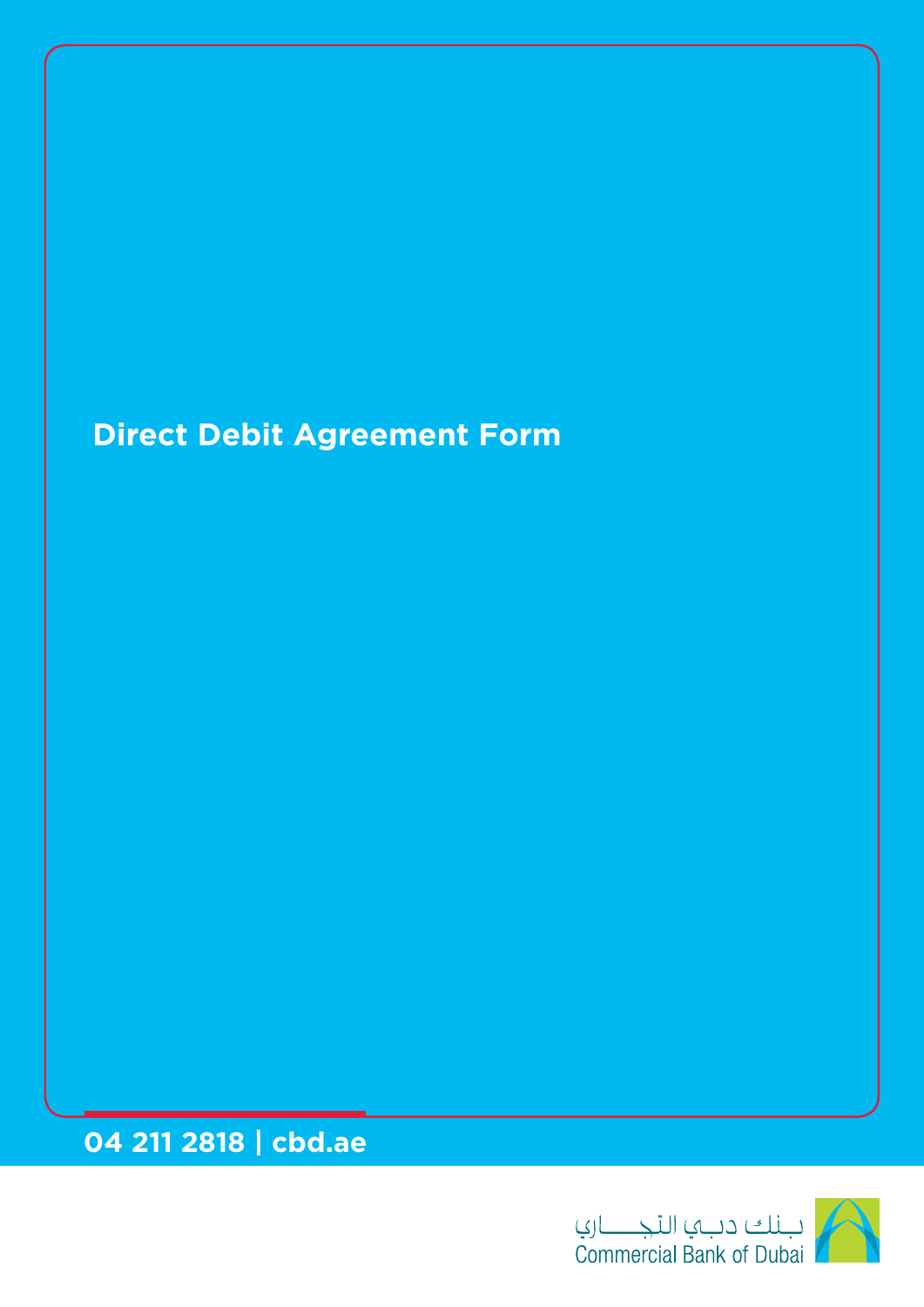

## DIRECT DEBIT AGREEMENT

#### Between

(Originator's name) a (limited liability) company established under the laws of the United Arab Emirates, whose head office is located at (insert address) United Arab Emirates (the Originator).

\_\_\_\_\_\_\_\_\_\_\_\_\_\_\_\_\_\_\_\_\_\_\_\_\_\_\_\_\_\_\_\_\_\_\_\_\_\_\_\_\_\_\_\_\_\_\_\_\_\_\_\_\_\_\_\_\_\_\_\_\_\_\_\_\_\_\_\_\_\_\_\_\_\_\_\_\_\_\_\_\_\_\_\_\_\_\_\_\_\_\_\_\_\_\_\_\_\_\_\_\_\_\_\_\_\_\_\_\_\_\_\_\_\_\_\_\_\_\_\_\_\_\_\_\_\_\_

#### And

#### Commercial Bank of Dubai PJSC, P.O. Box 2668, Dubai, UAE.

Bank acting through its branch in the Emirates of Dubai and having its head office in the UAE at Each a "party" and together the "parties"

#### Whereas:

The parties have entered into this Agreement in order for the Originator to receive proceeds from Direct Debits (as defined bellow) from their customers to its account (as defined below) held with.

The parties agree as follows:

#### 1. Interpretation

1.1 In this Agreement, except where the content otherwise requires, the following terms shall have the following meanings:

Account means the account the Originator holds with that will be used for the collection of Direct Debit proceeds. AED means the lawful currency for the time being of the UAE.

Business Day means a day (other than a Friday or Saturday) on which banks are open for the general business in the UAE.

Central Bank shall mean the central bank of the UAE established under the Union law (10) of 1980.

Confidential Information means all information relating to the payers, a Party, any entity controlled by a Party or any entity a Party controls which a Party becomes aware of, or receives in whatever form but excludes information that:

- a) Is or becoming public information other than as a direct or indirect result of any breach by either Party of this Agreement, or
- b) Is identified in writing at the time of delivery as non confidential by either Party or any of its advisers, or
- c) Is known by either Party before the date the information is disclosed to it in accordance with paragraphs (a) or (b) above or is lawfully obtained by either Party after that date, from a source which is, as far as that Party is aware, unconnected with the other Party and which, in either case, as far as that Party is aware, has not been obtained in breach of, and is not otherwise subject to, any obligation of confidentiality.

Direct Debit means a particular transaction where a debit is made for a specified amount according to the Direct Debit Authority, based on a request from the Originator through.

Direct Debit Authority means a documented form signed by the Payer authorizing the Paying Bank to Direct Debit its Account for payment(s) to the Originator.

**Effective Date** means the date upon which the last Party to sign the Agreement.

Fees means the normal processing fees related to a Direct Debit which are to be paid to by the Originator as set out in Schedule 1 and as amended from time to time at discretion.

Initial Term shall have the meaning ascribed to it in Clause 2.1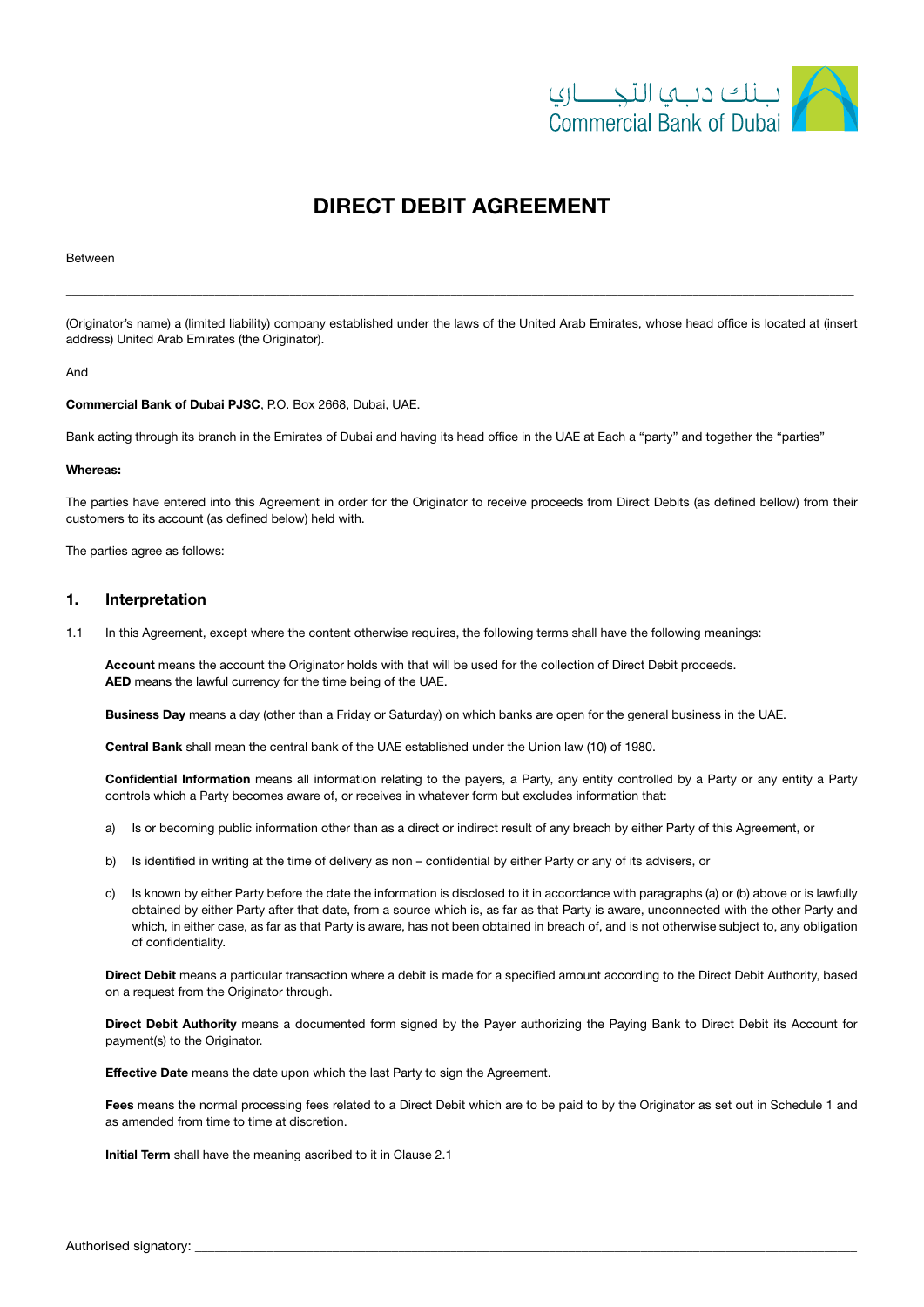Intellectual Property Rights means patents, rights to inventions, copyright and related rights, trademarks and service marks, trade names and domain names, rights in get – up, rights to goodwill or to sue for passing off or unfair competition, rights in design, rights in computer software, database rights, rights in confidential information ( including know – how and trade secrets ) and any other Intellectual property rights, in each case whether registered or unregistered and including all applications (or rights to apply) for, and renewals or extensions of, such rights and all similar or equivalent rights or forms of protection which subsist or will subsist now or in the future in any part of the world.

Mandated Turnaround Times means the time periods stipulated in UAEDDS document AUX 002 – UAEDDS MANDATED TATS document (as amended, supplemented or replaced from time to time) for relevant action to be taken under the UAEDDS.

OIC means the Originator identification code assigned by the Central Bank that uniquely identifies the Originator to all of the UAEDDS particulars.

**Originator Indemnity** means the indemnity provided by the Originator to and all UAEDDS particulars.

Payer shall mean the person authorizing the Direct Debit by way of a Direct Debit Authority.

Paying Bank means the bank where the payer holds its account and is authorized to carry out the Direct Debit arrangement.

The Rule Book means the body of rules governing the UAEDDS set out in the "Rules of the UAE Direct Debit System document (RB001) provided by the Central Bank" (as amended, supplemented or replaced from time to time).

UAE shall mean the United Arab Emirates.

UAEDDS means the UAE direct debit system operated by the Central Bank.

#### 1.2 Unless the content otherwise requires:

- 1.2.1 Word importing the singular include the plural and vice versa and words importing a gender include any gender.
- 1.2.2 The words "including" and "includes" shall mean including without limitation and include without limitation respectively,
- 1.2.3 A reference to a clause or a schedule is a reference to a clause or, or a schedule to, this agreement.
- 1.2.4 The headings and the table of contents are for convenience only and shall not affect the construction of this Agreement.
- 1.2.5 Any reference to time of day is to UAE time.
- 1.2.6 Reference to a party to this Agreement include references to the successors and assigns (immediate or otherwise) of that party.
- 1.2.7 Any reference to a document is to that document as amended, varied or negated from time to time otherwise that in breach of this Agreement or that document, and
- 1.2.8 Any reference to a person includes a body corporate, unincorporated association of persons (including a partnership or joint venture) government, state, agency, organization and any other entity whether or not having a separate legal personality and an individual, his estate and personal representatives.
- 1.3 Clause 1.2 applies unless the contrary intention appears.
- 1.4 Any schedules or appendices to this Agreement form part of this Agreement.

#### 2. Term

- 2.1 Subject to Clause 14.3:
	- 2.1.1 The initial term of this Agreement shall be period of one (1) year from the effective Date unless the Agreement is terminated earlier in accordance with the term of this Agreement (the "initial term").
	- 2.1.2 Upon expiry of the Initial Term, this Agreement shall be automatically extended for a further period of one (1) year unless: (1) it is terminated in accordance with the terms of this Agreement, or (2) either party notifies the other party in writing of its intention not to extend the term of this Agreement at least one (1) month prior to expiry of the Initial Term.

#### 3. Representations and Warranties of the Parties

3.1 Each Party represents, warrants and undertakes to the other party that: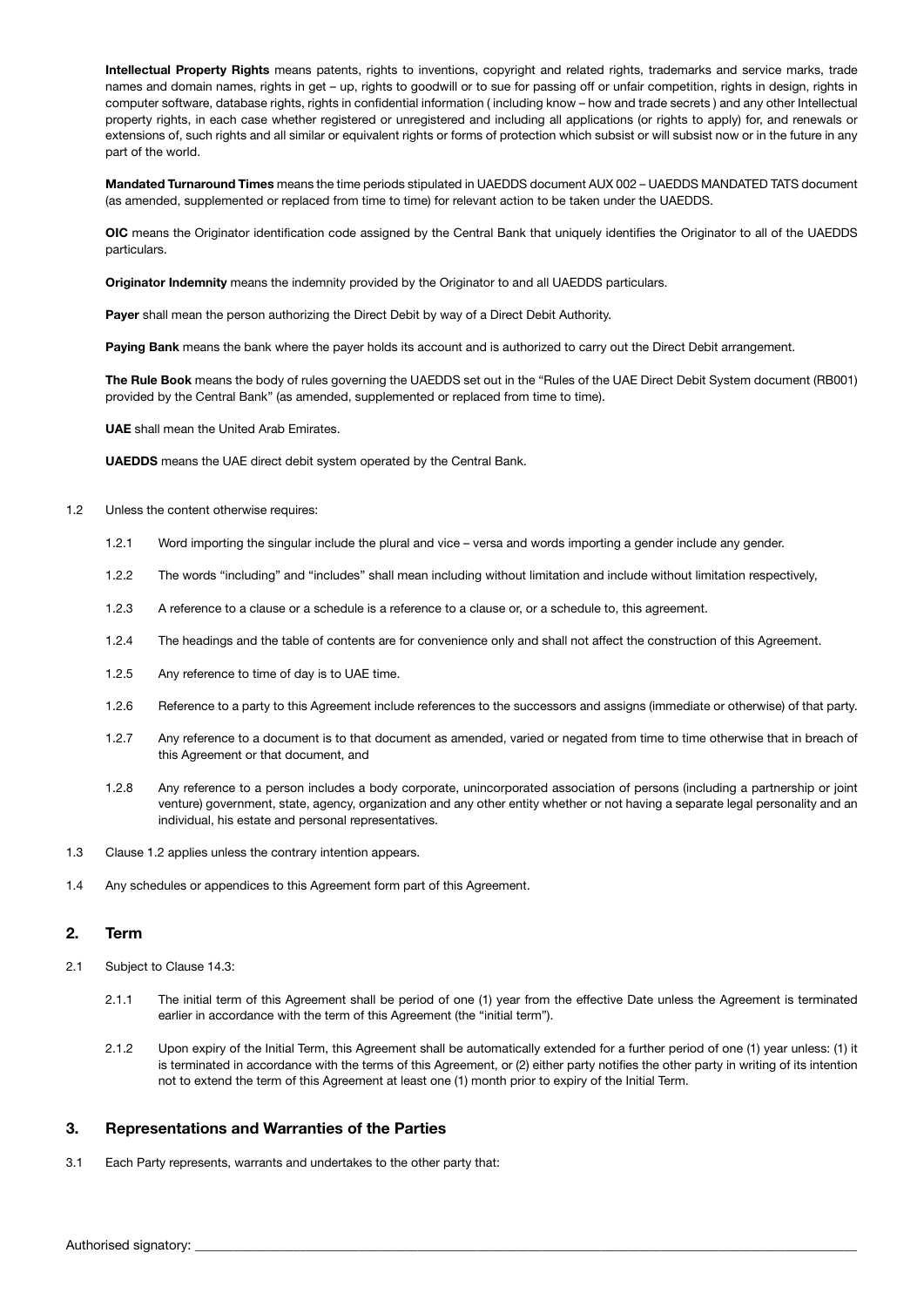- 3.1.1 It has been duly incorporated, organized and / or established and validly exists under the laws of the UAE.
- 3.1.2 The Agreement has been dully authorized by, and upon execution will constitute a valid and legally binding agreement of both parties.
- 3.1.3 It shall maintain all necessary licenses, consents and permissions necessary to perform its obligations under this Agreement, and
- 3.1.4 It shall not infringe any third party Intellectual Property Rights.

#### 4. Obligations of

- 4.1 Shall comply at all times with The Rule Book and any other document issued by the Central Bank in connection with the UAEDDS from time to time.
- 4.2 Shall comply with the Mandated Turnaround Times for all actions undertaken in connection with the UAEDDS.
- 4.3 Shall provide to the Originator (on or before the Effective Date) a copy of the following UAEDDS documents: (1) the Rule Book and (2) the AUX 002 – UAEDDS MANDATED TATs.
- 4.4 Unless requested otherwise by the Originator, shall provide the Originator with a statement of account every month, provided at least one (1) Direct Debit related transaction has been posted to the Account of the Originator.
- 4.5 Shall provide to the Originator an automated report of returned unpaid Direct Debits (on the day of their receipt by) which relate to the Originator.
- 4.6 Shall apply to the Central Bank for an OIC on behalf of the originator.

## 5. Obligations of the Originator

- 5.1 The Originator shall comply at all times with The Rule Book and any other document issued by the Central Bank in connection with UAEDDS from time to time.
- 5.2 The originator shall provide to (1) at least a year of audited financials, (2) its trade license, (4) a copy of its constitutional documents, (5) a written statement setting out the administrative controls it has in place in relation to the UAEDDS and (6) its account details.
- 5.3 The Originator shall permit to undertaken whatever due diligence it deems necessary to determine that the Originator is in compliance with this Agreement and the Rule Book.
- 5.4 The Originator shall provide to the dully executed Original Indemnity.
- 5.5 The Originator shall comply with the Mandated Turnaround Times for all actions undertaken in connection with UAEDDS.
- 5.5 The Originator shall ensure that it has a registered office in the UAE and that its Account is held with a financial institution licensed and regulated by the Central Bank.
- 5.6 The Originator shall maintain a readily accessible archive of documents relevant to Payers for at least the minimum period required by applicable UEA law or any specific period as stipulated by Central Bank.
- 5.7 The Originator shall ensure that at all times it uses the correct UAEDDS forms and complies with the terms and conditions set out therein.
- 5.8 The Originator shall not submit any UAEDDS transactions to it knows or should know to be fraudulent.
- 5.9 The Originator shall take full responsibility to resolve any disputes between the Originator and a Payer. Shall have no responsibility or role in the dispute resolution process between the Originator and a Payer.
- 5.10 The Originator shall provide with data in the specified format and shall ensure that its data file formats are compatible with data file formats.

#### 6. Fees

- 6.1 The Originator shall pay to the Fees in the amount and at the times set out in schedule 1.
- 6.2 Reserve the right to modify the fees as and when it deems appropriate based on its business policy and market conditions.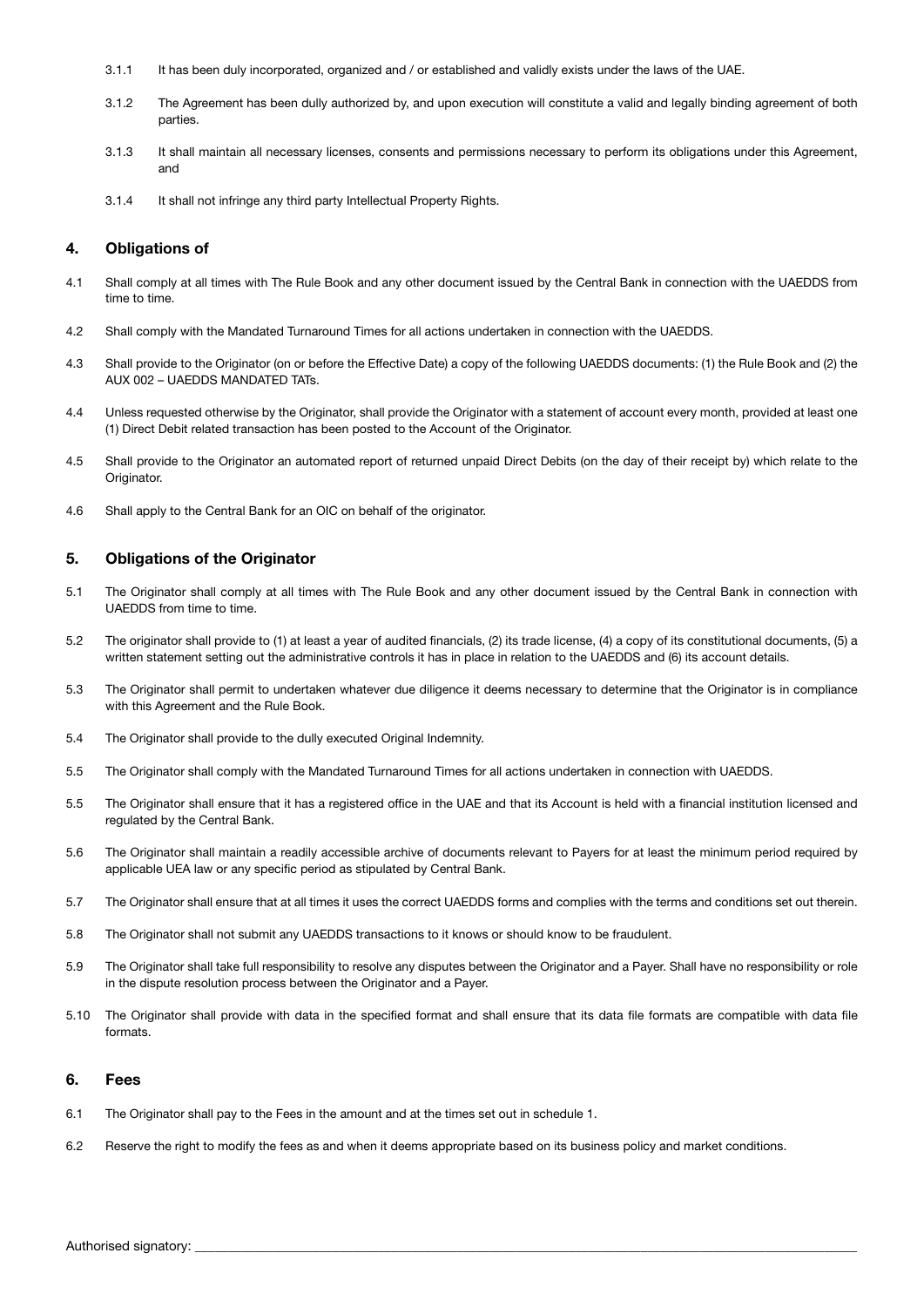## 7. Account Statement and Reporting

- 7.1 A statement of account shall be provided by the Originator in real time through the online bank platform. Shall provide one statement of account free of charge per month. The receipt or acceptance by the Originator of any statement of account furnished pursuant to this Agreement shall not preclude Originator from questioning their accuracy at any time. If any inconsistencies or mistakes are discovered in such statement, the Parties shall make appropriate adjustments within thirty (30) Business Days.
- 7.2 During the term of the Agreement and for two (2) years thereafter (or such other longer period of time as may be required by applicable UAE law), shall keep full and accurate books of account and copies of all documents and other material relating to this Agreement.

## 8. Data Retention

Both Parties shall maintain a readily accessible archive of documents relevant to payers and other relevant UAEDDS participants for at least the minimum period required by applicable UAE law. To the extent that a Party holds an original Direct Debit Authority, an Originator Indemnity or any original executed form it must ensure safe custody of such documents for the minimum required by applicable UAE law and submit them to court of law and any other competent authorities in the UAE as requested and provide copies of such documentation if required by the Central Bank or the Parties (if such request is a bona fide request).

## 9. No Partnership or Agency

- 9.1 The Parties acknowledge and agree that this Agreement is entered into on a principal to principal basis and that nothing in this Agreement shall constitute, or be deemed to constitute, a joint venture, partnership or employment relationship between the Parties.
- 9.2 Neither Party, nor any of its officers, directors, employees, representatives, sub contractors, advisers and agents) shall have any authority (and shall not hold itself out as having authority) to:
	- 9.2.1 Represent or act for and on behalf of the other Party (as representative, agent or in any capacity whatsoever), or
	- 9.2.2 Incur any expenditure in the name or for the account of the other Party.

## 10. Non exclusivity

10.1 Nothing in this Agreement shall preclude a Party from entering into relationship with any other company which is similar to the relationship between the parties.

## 11. Liabilty and Indemnity

11.1 The Originator shall promptly indemnify and its affiliates, officers, directors, employees and representatives against all losses, claims, costs, liabilities, damages and expenses (including legal expenses) arising from any breach of this Agreement by the Originator or fraud, negligence or willful omissions on the part of the Originator, its employees or representatives or the infringement of any third party intellectual Property Rights by the Originator.

## 12. Confidentiality

- 12.1 Each acknowledge and agrees that, prior to, and during, the term of this Agreement, it shall have access to Confidential information and that it shall not use the confidential information other than for the purpose of carrying out its obligations under this Agreement ( the "Permitted Purpose").
- 12.2 Each Party may only disclose Confidential Information to those of its employees, officers, representatives or advisors who need to know such Confidential Information for the Permitted Propose, provided that:
	- 12.2.1 It informs such persons of the confidential nature of the confidential information, and
	- 12.2.2 At all times, it is responsible for such persons' compliance with the confidentiality obligations set out in this Agreement
- 12.3 Unless expressly provided under this Agreement or required by law or regulation, applicable regulator or governmental authority, the Parties shall not disclose (and shall insofar as reasonably practicable prevent any disclosure of) any Confidential Information to any third party without the prior written consent of the other Party.
- 12.4 Each Party shall use the same degree of care to avoid disclosure of the Confidential Information:
	- 12.4.1 As it employs with respect to its own confidential information, or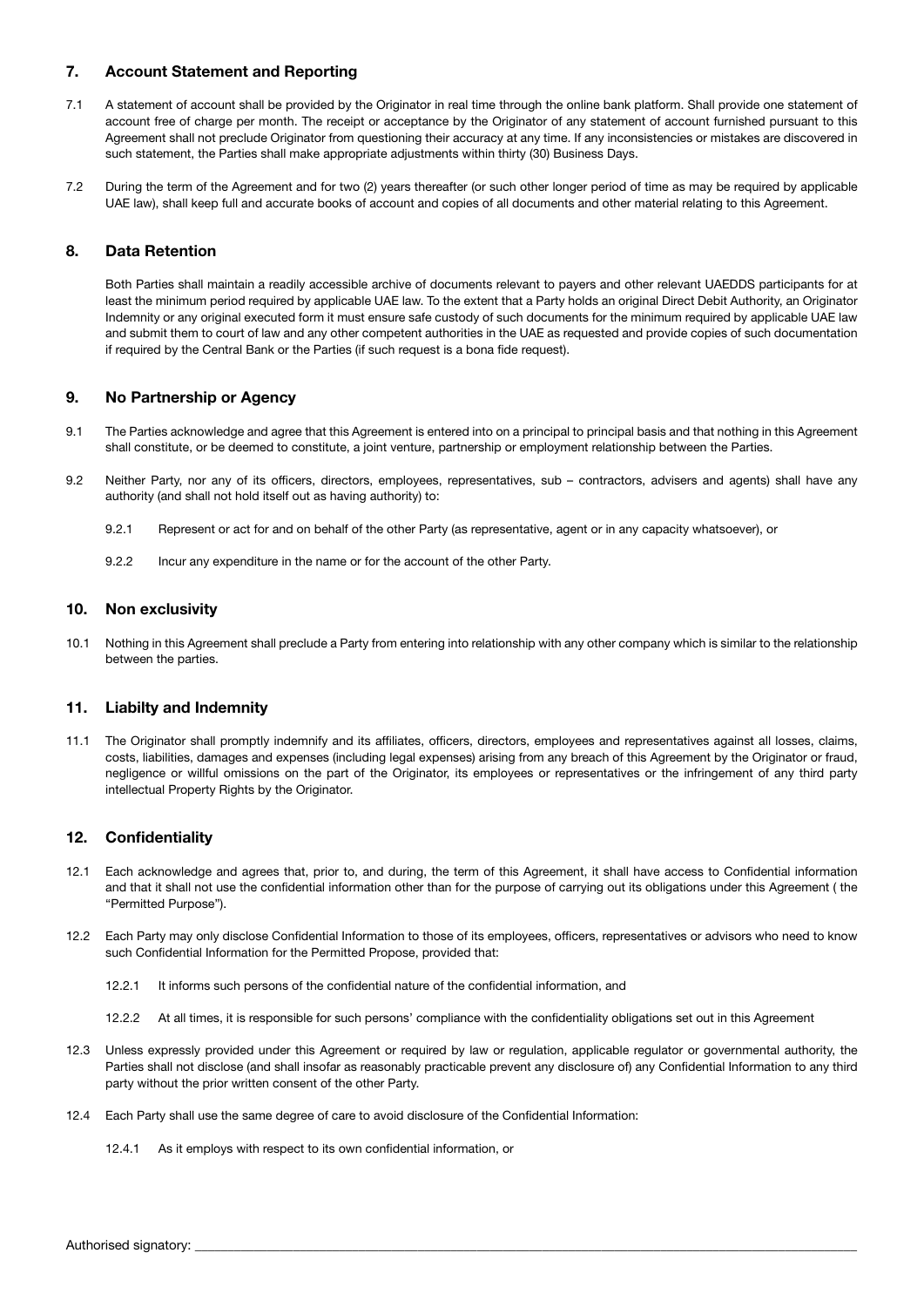#### 13. Intellectual Property Rights

- 13.1 All Intellectual Property Rights and Information, supplied or developed by either Party shall be and remain the sole and exclusive property of the Party who supplied or developed the same, and that latter shall assume all liabilities in this respect (including third parties' claim) and shall keep the other Party harmless and fully indemnified thereof. Upon termination of this Agreement for whatever cause, the Party in receipt of the other Party's Intellectual Property Rights and/or information pursuant to this Agreement shall return such right and/or information to the other Party.
- 13.2 During the term of this Agreement, each Party hereby authorizes the other to use, at no cost to the other, its name, logo and trade mark in any advertising or marketing materials as reasonably required by the other Party for the purposes of this Agreement provided always that the other Party gives its prior written approval to the same.
- 13.3 Neither Party shall without the prior written consent of the other Party (such consent shall not be unreasonably withheld), alter or make any addition to the other Party's name, logo and trade mark.

#### 14. Termination

- 14.1 Either Party shall, without prejudice to its other rights and remedies, be entitled to terminate this Agreement forwith immediately upon written notice to the other Party if:
	- 14.1.1 An order is made or a resolution is passed for the winding up of the other Party (other than for the purposes of a bona fide reconstruction or amalgamation) or an order is made for the appointment of an administrator to manage the other Party's affairs, business and property or if an administrator or other receiver or manager is appointed over all or substantially all of the other Party's assets or undertaking or if the other Party enters into any composition or arrangement with its creditors generally, or
	- 14.1.2 There is a change of control of either Party and the new controlling entity of either Party is an existing or potential competitor of the other Party.
- 14.2 If believes that the Originator has committed a material breach of this Agreement or the Rule Book, may elect to terminate this Agreement, with immediate effect, by serving written notice on the Originator.
- 14.3 This Agreement will automatically terminate, with immediate effect, in the event that:
	- 14.3.1 The Central Bank suspends or terminates either Party from UAEDDS, or
	- 14.3.2 The Originator's Account is closed.
- 14.4 The termination of this Agreement shall not affect any rights of any Party which:
	- 14.4.1 Accrued prior to the time at which such termination occurred, or
	- 14.4.2 Otherwise relate to or may arise at any future time from any breach or non observance of obligations under this Agreement which arise prior to the time at which such termination occurred.
- 14.5 In the event of termination of this Agreement each Party shall be entitled to receive from the other all arrears of charges (including the fees) and amounts payable under this Agreement.
- 14.6 Notwithstanding termination of this Agreement, any liabilities or obligations of a Party for acts or omissions prior to the termination of the Agreement, which by their terms, are contemplated to survive, or to be adhered to or performed after termination of this Agreement, shall survive after termination thereof.

#### 15. Force Majeure

The parties shall use its best efforts to adhere to their respective obligations under this Agreement. However, neither Party shall be liable for any act or failure to act caused by events beyond the control of each of the Parties. Such events include, but are not limited to, natural disasters and acts of war.

#### 16. Assignment

Neither Party may assign or transfer any of its rights or obligations without the prior written consent of the other Party.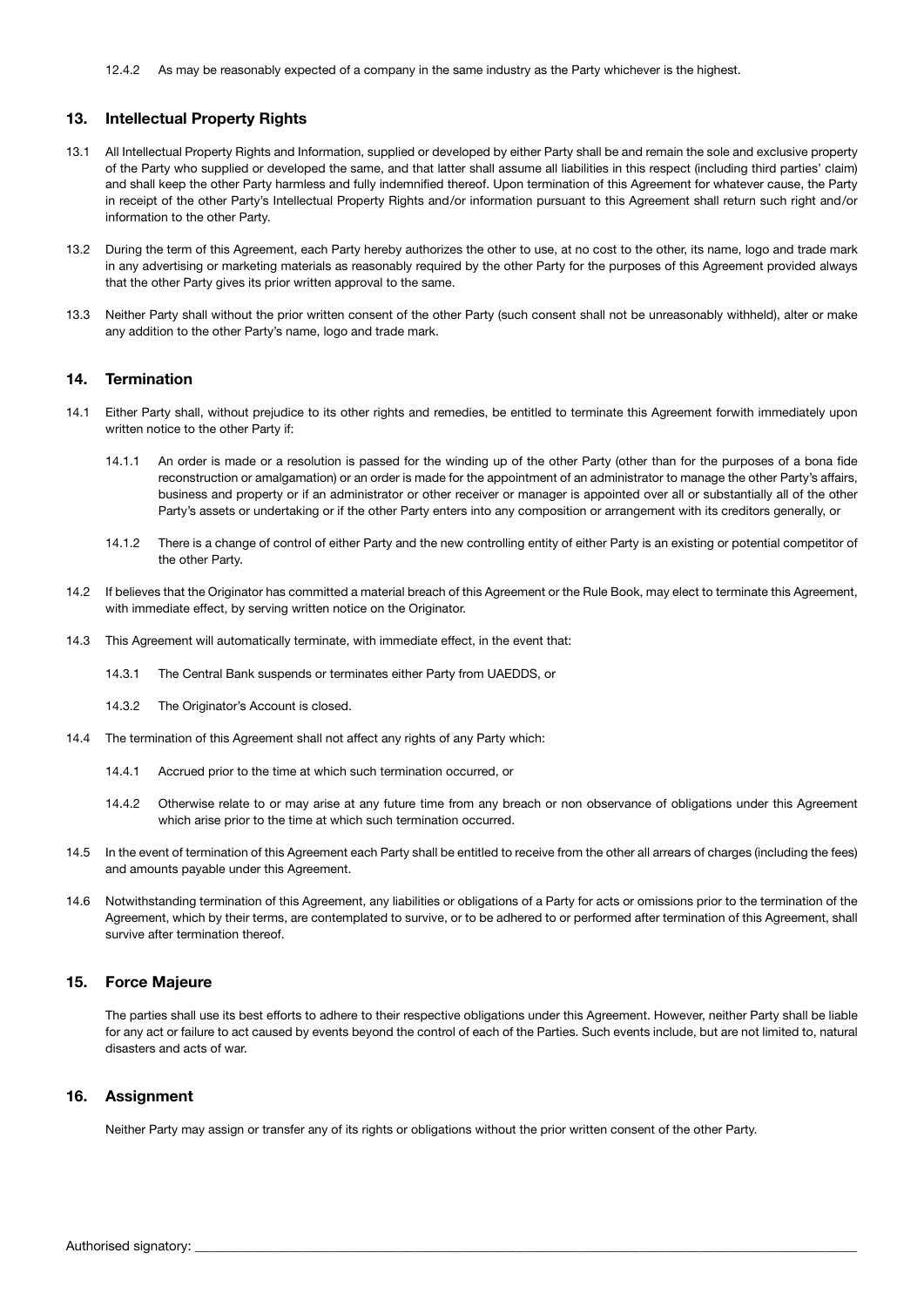## 17. Notices

- 17.1 Any notice or other communication in respect of this Agreement shall be given in English and may be delivered in any manner described below to the address or number provided in clause 17.3 and will be deemed effective as indicated:
	- 17.1.1 If in writing and delivered in person or by courier, on the date it is delivered, or
	- 17.1.2 If sent by facsimile transmission, on the date it is transmitted as evidenced by the transmission report.
- 17.2 In the case of notice given after 4 PM on Business day or in a day which is not a Business Day, the date of service shall be deemed to be next Business Day.

#### 17.3 Addresses for notices:

17.3.1 All notices shall be sent to the following address:

Payments & Cash Management Commercial Bank of Dubai Head Office Building, Deira P.O. Box: 2668 Dubai, United Arab Emirates

17.3.2 All notices to the Originator shall be sent to the following address:

| (Originator)<br><u> 1989 - Jan Barnett, mars and de final de la provincia de la provincia de la provincia de la provincia de la p</u> |
|---------------------------------------------------------------------------------------------------------------------------------------|
| (Address)                                                                                                                             |
| P.O.Box                                                                                                                               |
| Fax: +971                                                                                                                             |

17.4 Either Party may by notice to the other change the address or facsimile number details at which notices or other communications are to be given to it.

#### 18. Entire Agreement

- 18.1 Subject to clause 18.2, this Agreement constitutes the whole agreement between the Parties and supersedes all previous agreements between the Parties relating to its subject matter.
- 18.2 The terms and conditions applicable to the Account and corporate internet banking will also apply in addition to the terms stipulated in this Agreement.
- 18.3 Each Party acknowledge that, in entering into this Agreement, it has not relied on, and shall have no right or remedy in respect of, any statement, representation, assurance or warranty (whether made negligently or incorrectly) other than as expressly set out in this Agreement.
- 18.4 Nothing in this clause 18 shall limit or exclude any liability of a Party for Fraud.

#### 19. Amendments

Any amendment, modification or waiver in respect of this Agreement will only be effective if in writing and executed by both parties.

#### 20. Counterparts

This Agreement may be executed in any number of counterparts and this has the same effects as if the signatures on the counterparts were on a single copy of this Agreement.

## 21. Remedies And Waivers

No failure to exercise, nor any delay in exercising, on the part of either Party, any right or remedy under this Agreement shall operate as a waiver, nor shall any single or partial exercise of any right or remedy prevent any further or other exercise or the exercise of any other right or remedy. The rights and remedies provided in this Agreement are cumulative and exclusive of any rights or remedies provided by law.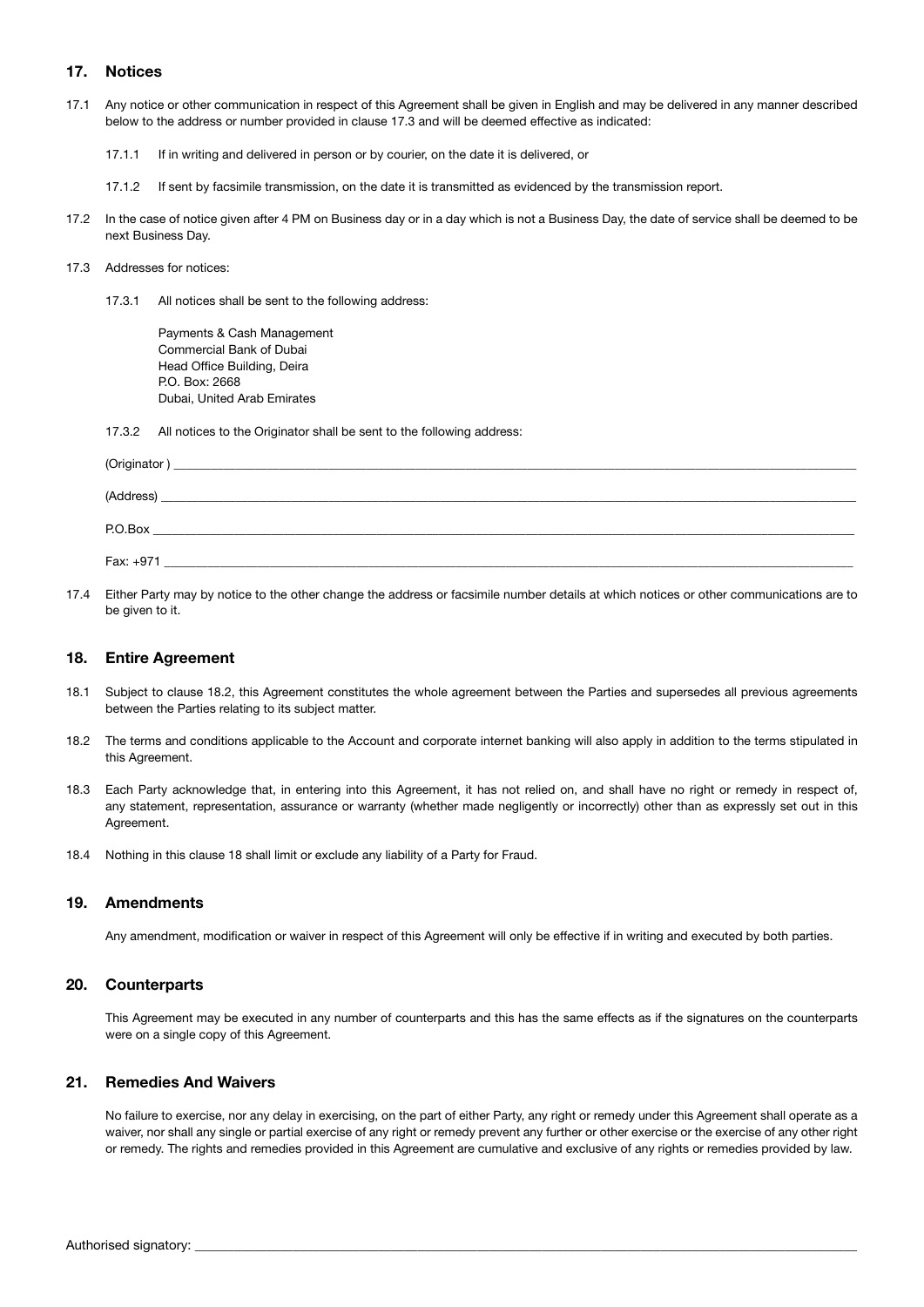### 22. Partial Invalidity

If, at any time, any provision of this Agreement is or becomes illegal, invalid, or unenforceable in any respect, neither the legality, validity or enforceability of the remaining provisions will in any way be affected or impaired.

#### 23. Survival

The provisions of clauses 12 and 13 shall continue to apply notwithstanding termination of this Agreement.

## 24. Governing Law and Jurisdiction

This Agreement will be governed by and construed in accordance with the laws of the Emirate of registration and the federal laws of the United Arab Emirates.

#### 25. Disputes

- 25.1 Each of the Parties agrees to attempt to resolve amicably any dispute arising out, or in connection with, this Agreement (a "dispute") within a period of thirty (30) days from such Dispute coming to existence. If following such period, the parties are unable to resolve such Dispute. the Parties hereby agree to approach the Central Bank ( and fully co- operate in a timely manner with the Central Bank and other UAEDDS participants ) to commence the dispute resolution process in accordance with the UAEDDS document AUX006 Dispute resolution Process (as amended, supplemented or replaced from time to time).
- 25.2 In instances where a Dispute is referred to the Central Bank, the decision of the Central Bank will be binding on each party.

In witness whereof the Parties hereto have caused this Agreement to be executed by their duly authorized representatives on

| $\sim$ 0.000 $\sim$ 0.000 $\sim$ 0.000 $\sim$ 0.000 $\sim$ 0.000 $\sim$ 0.000 $\sim$ 0.000 $\sim$ 0.000 $\sim$ 0.000 $\sim$ 0.000 $\sim$ 0.000 $\sim$ 0.000 $\sim$ 0.000 $\sim$ 0.000 $\sim$ 0.000 $\sim$ 0.000 $\sim$ 0.000 $\sim$ 0.000 $\sim$ 0.000 $\sim$ 0.000 |
|---------------------------------------------------------------------------------------------------------------------------------------------------------------------------------------------------------------------------------------------------------------------|
|                                                                                                                                                                                                                                                                     |
| <b>Signed By:</b>                                                                                                                                                                                                                                                   |
|                                                                                                                                                                                                                                                                     |
|                                                                                                                                                                                                                                                                     |
| For and on behalf of Bank Plc                                                                                                                                                                                                                                       |
|                                                                                                                                                                                                                                                                     |
|                                                                                                                                                                                                                                                                     |
|                                                                                                                                                                                                                                                                     |
| Signed by:                                                                                                                                                                                                                                                          |
|                                                                                                                                                                                                                                                                     |
|                                                                                                                                                                                                                                                                     |
| For and on behalf of (Originator)                                                                                                                                                                                                                                   |
|                                                                                                                                                                                                                                                                     |
|                                                                                                                                                                                                                                                                     |
|                                                                                                                                                                                                                                                                     |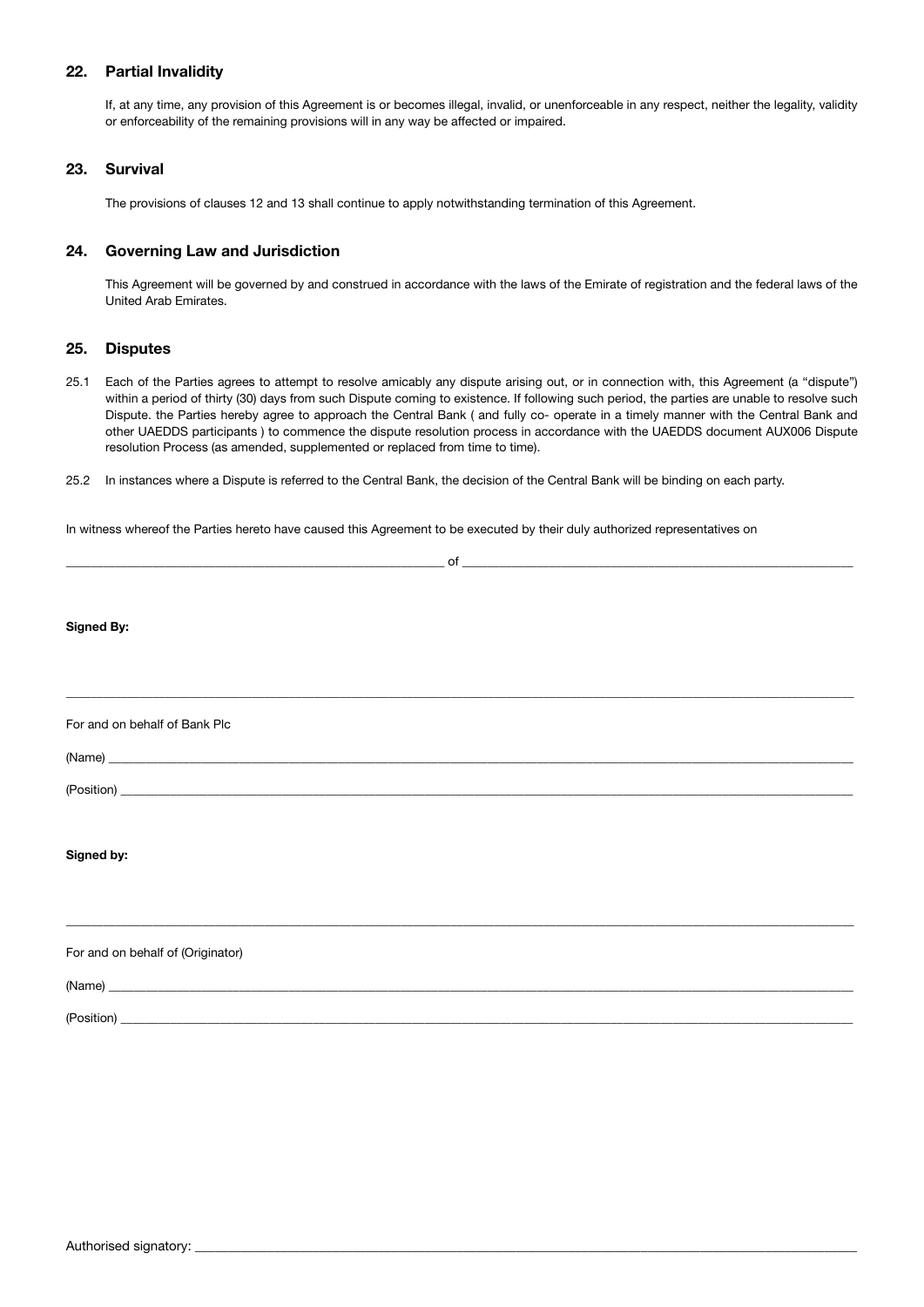## Schedule 1 – The Fees

1. The Originator agrees to pay the fees to set out in the table below during the term of this Agreement.

| <b>ITEM</b>                                | <b>FEE</b> |
|--------------------------------------------|------------|
| Originator registration request            |            |
| Originator conformity registration         |            |
| Collection file processing                 |            |
| Processing of Direct Debit request         |            |
| Lodgment of Direct Debit Authority request |            |
| Confirmation of Direct Debit Authority     |            |
| Direct Debit Authority cancelation         |            |
| Payer amendment                            |            |

- 2. Such fees shall be debited by from the Originator's Account from time to time at the discretion of
- 3. The Originator agrees to accept any other charges that might be imposed by the Central Bank.